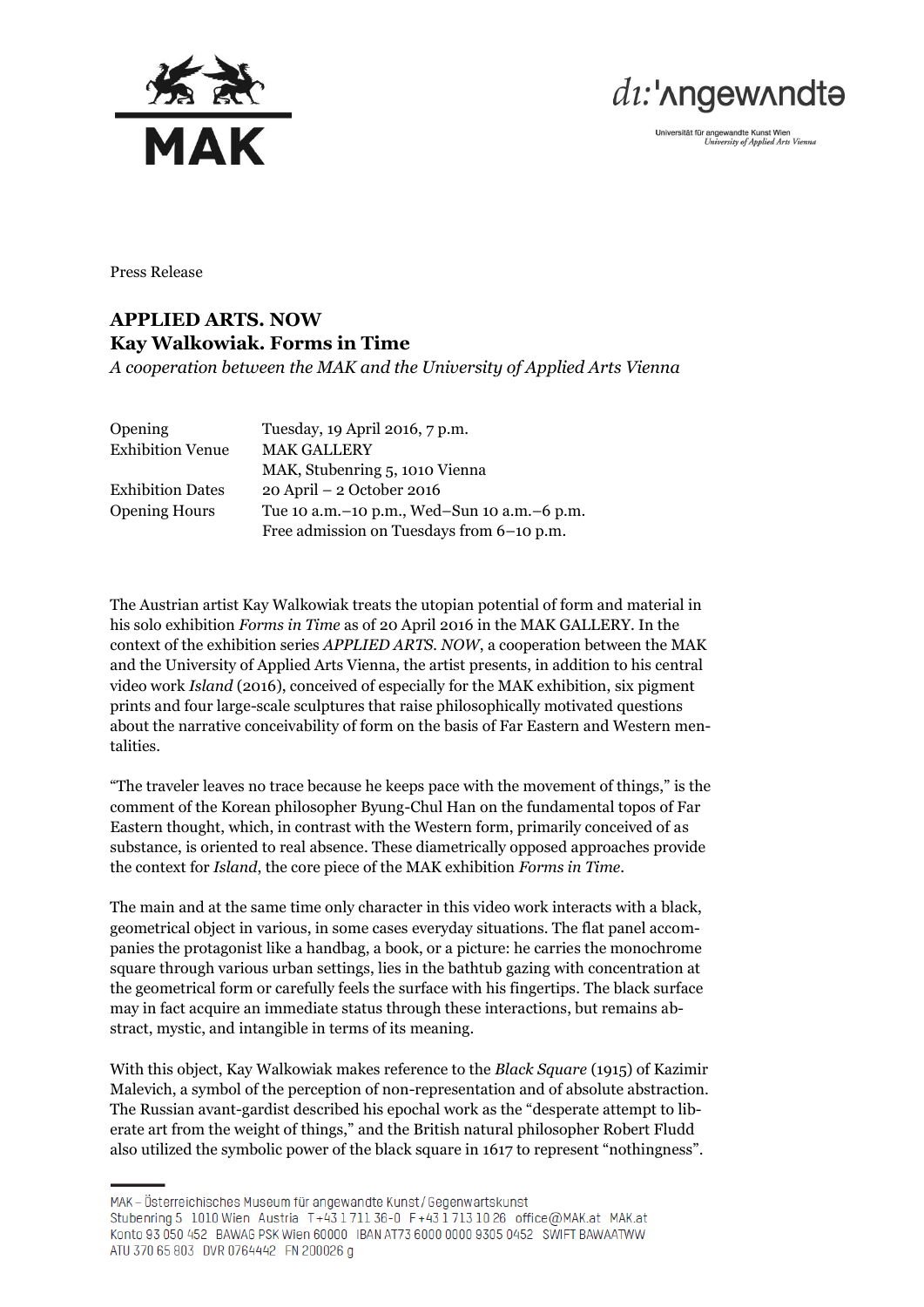

## $di$ :' $\Lambda$ ngew $\Lambda$ ndtə

Universität für angewandte Kunst Wien<br>University of Applied Arts Vienna

Other points of contact with *Island* can be found in Georg Wilhelm Friedrich Hegel's thesis of "pure being." In his *Encyclopedia of the Philosophical Sciences* (1817), Hegel discusses pure abstraction: the "*absolutely negative*: which, in a similarly immediate aspect, is just *Nothing*."

*Island* provides no fixed clues as to the temporality in which the main character moves. There is no final determination of what the object is or represents in itself. It appears to swallow up any meaning ascribed to it like a black hole. In its shot and perspective, the start of the film is reminiscent of the beginning of the well-known television series *LOST*, which is set on a fictitious island that is ultimately lost in the illusion of a cyclically repeating time.

*A Different Order* (2014/2016), six pigment prints on the subject of Le Corbusier's planned city of Chandigarh, India, thematizes the boundaries of seemingly timeless modernity and continues the discussion of Walkowiak's question concerning the utopian properties of form and material.

The four sculptural works *Fukinsei (#1)*, *Fukinsei (#2)*, *Untitled (Object for Birds),* and *Case Study Object* (2016), which will also be presented in the MAK GALLERY, deal with the concepts of proximity and distance, display and real situation, as well as with the prototypical formal vocabulary of modernity.

Kay Walkowiak (born 1980 in Salzburg) studied philosophy and psychology at the University of Vienna (2002–2008). At the same time he completed studies at the Academy of Fine Arts Vienna (2003–2008), Zokei University in Tokyo (2008), and the University of Applied Arts Vienna (2003–2010), among other institutions. In 2010 he completed the Sculpture and Multimedia class with Erwin Wurm. The artist has been represented in numerous group and solo exhibitions in Austria and abroad since 2004 and has been the recipient of several important scholarships and prizes, including the Otto Prutscher Prize (2008), the START scholarship for fine arts of the Republic of Austria (2012), as well as of scholarship residencies in Tokyo, Japan (2008), Varanasi, India (2013 und 2015), Peking, China (2013), and Banff, Canada (2014). [http://walkowiak.at](http://walkowiak.at/)

The exhibition series *APPLIED ARTS. NOW* aims at creating a platform for contemporary forms of applied arts, and thus providing greater visibility for especially interesting positions of graduates of the University of Applied Arts Vienna living and working in Vienna. Patrick Rampelotto, Stiefel & Company Architects, taliaYsebastian, Marco Dessí, Lisa Truttmann, soma architecture, Valentin Ruhry, and Alfredo Barsuglia have been represented with exhibition projects to date. The designer Patrycja Domanska will grace the MAK GALLERY with a solo exhibition in autumn 2016 (19 October 2016 – 19 February 2017).

Press photos on the exhibition are available for download at MAK.at/press.